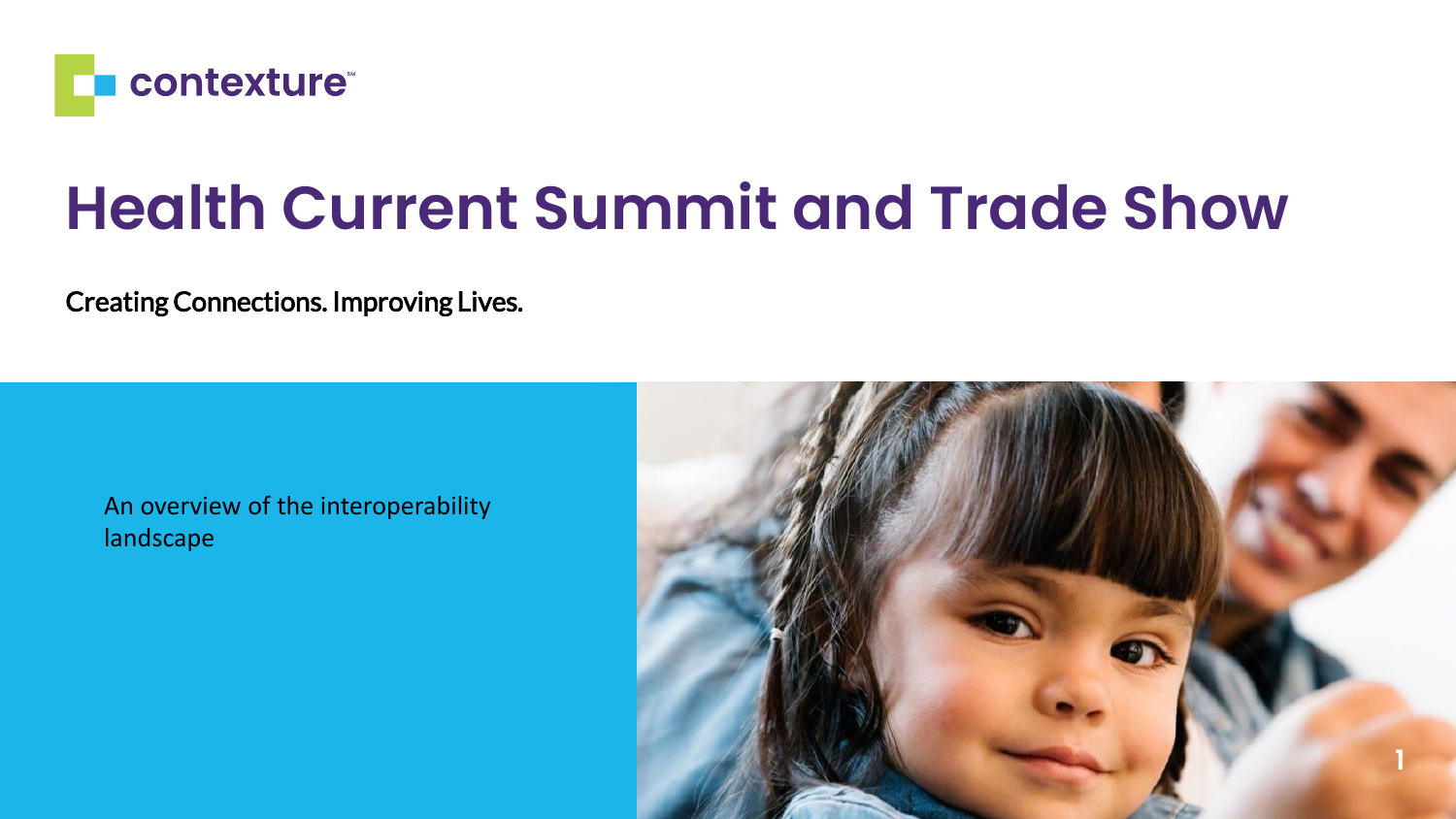



### **Melissa Kotrys**

Chief Executive Officer

#### **Morgan Honea**

Executive Vice President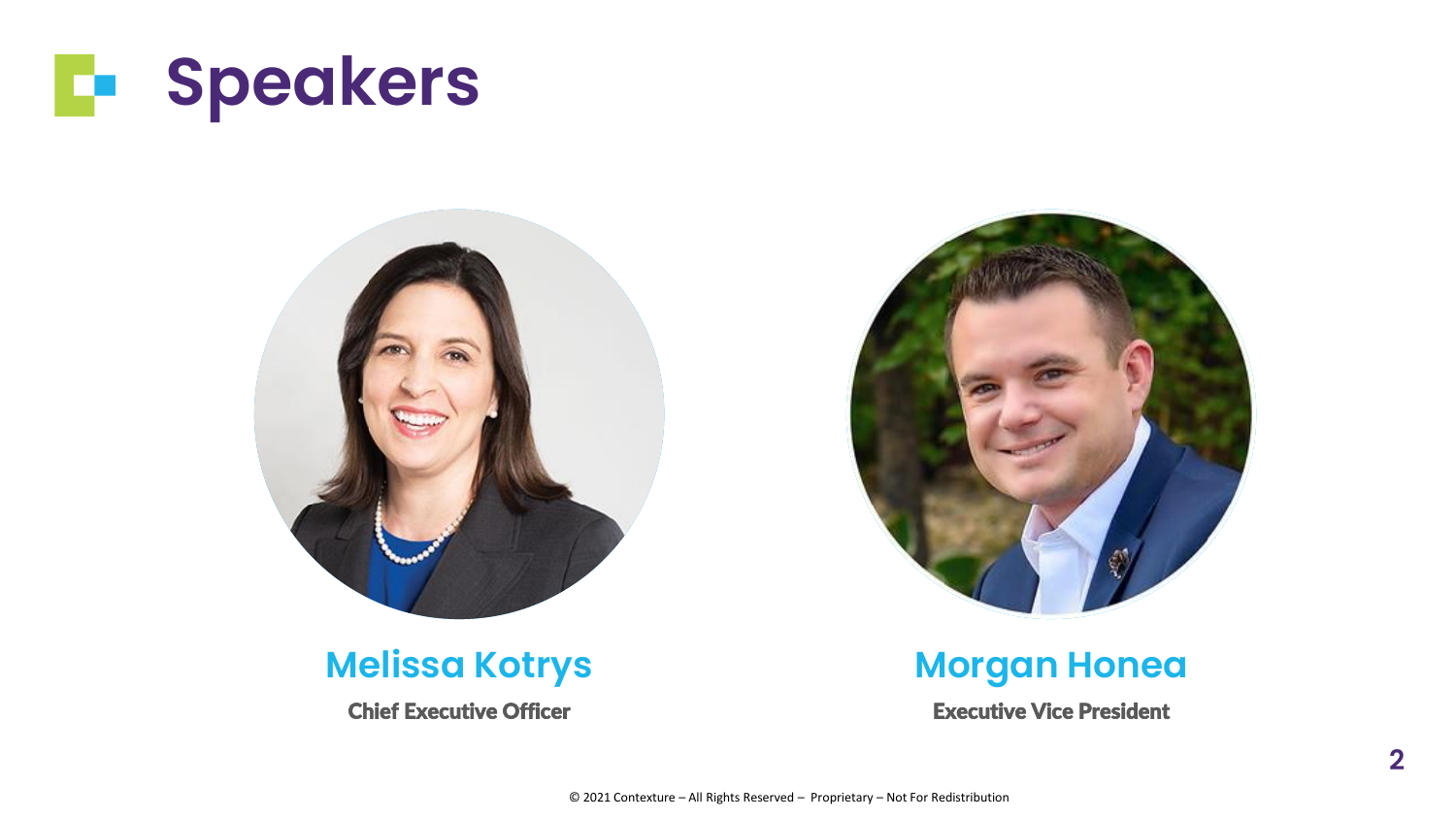# **HIE Landscape**

### Contexture's view on the evolving HIE industry

- HIEs continue to support their communities, including expansion in new and needed areas
	- State Agency support/engagement
	- Community benefit organizations
	- Advanced directives
	- Correctional facility health
	- Claims integration
	- Payment reform support
- Interoperability will be shaped by upcoming federal regulations, further advancing data sharing and patient access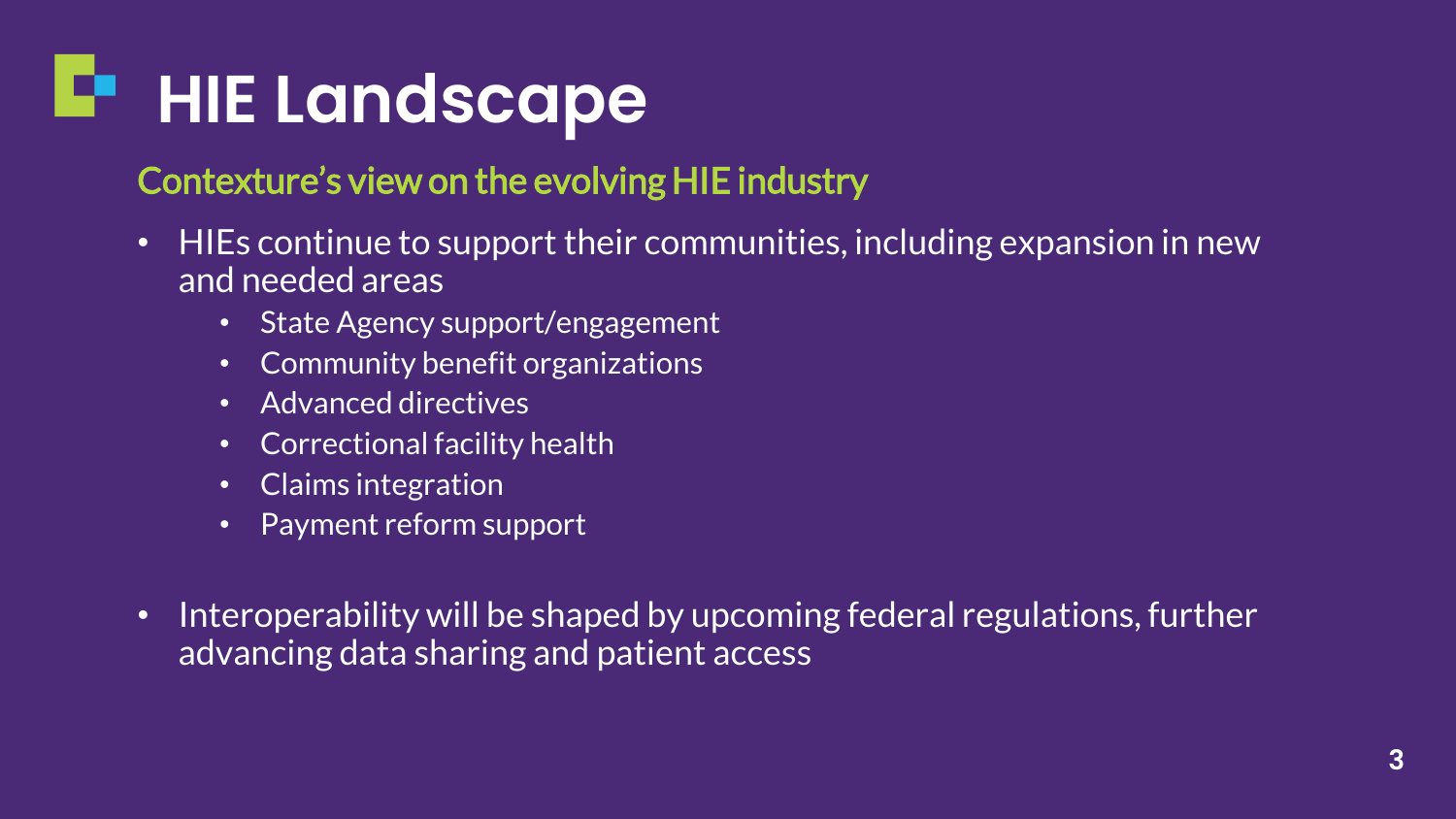# **HIE Landscape**

Contexture's view on the evolving HIE industry

- Evolution of HIEs will continue health data utility models, regionalization and consolidation, etc.
	- More than 10 HIE mergers in the last 5 years
	- Growing trend of HIEs executing shared services agreements with other HIEs
- Public health infrastructure focus will be critical in coming years, as nation recovers from pandemic and prepares for the future